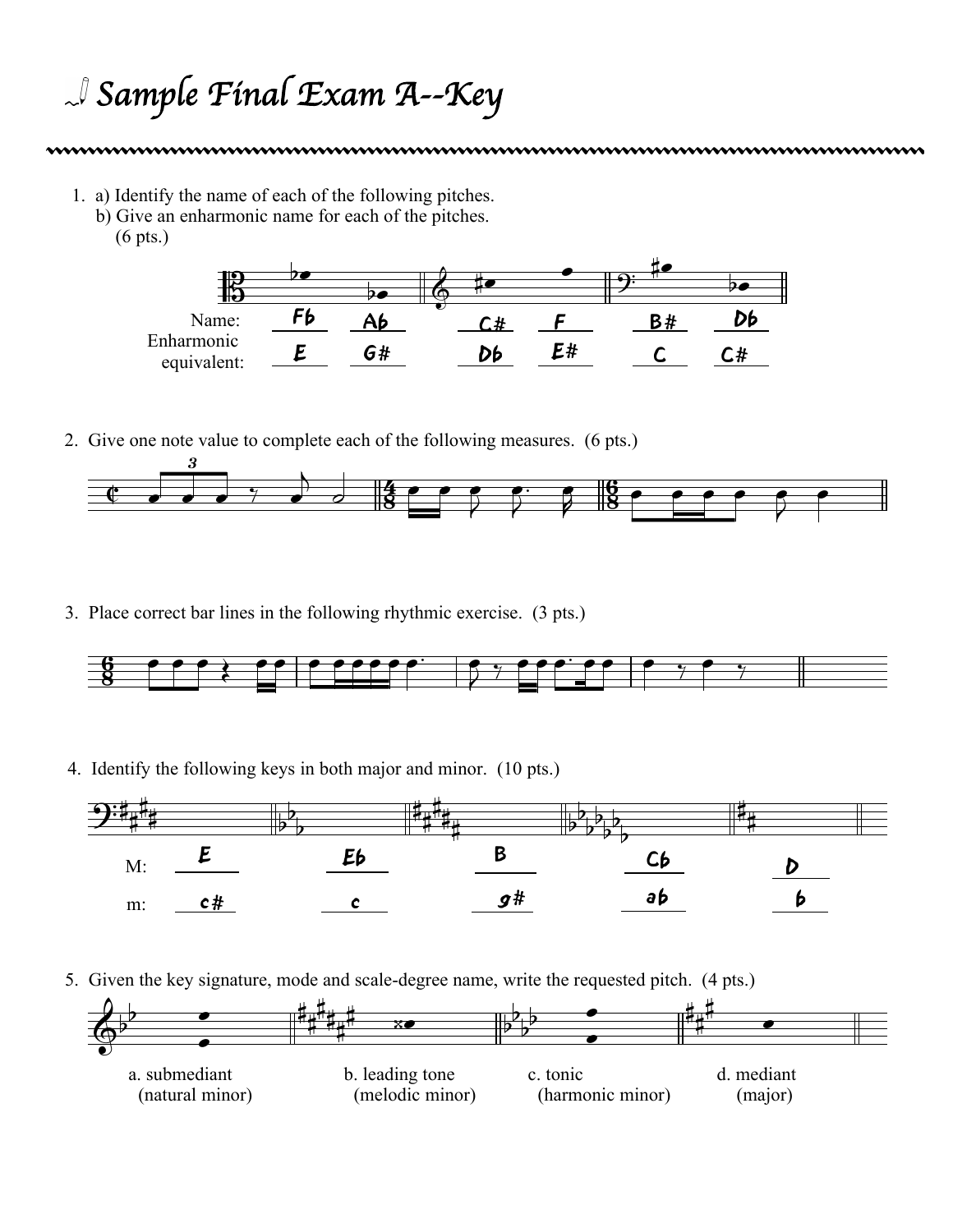## *Introduction to Music Theory/Sample Final Exam A--Key*

6. Write key signatures and ascending scales as indicated. (6 pts.)





mf



**Melody C:**



Answer the questions below. They refer to the three melodies found above (A, B, C). (6 pts.)

- 7. Which melody is the slowest?  $\mathbf{\underline{B}}$
- 8. Which melody does not have sixteenth notes?  $\mathcal{\mathcal{L}}$
- 9. Which melody is based on the harmonic minor scale?  $B$
- 10. Which melody is based on the octatonic scale?  $\mathbf{\subseteq}$
- 11. Which melody has a diminuendo? **B**
- 12. Which melody is repeated? A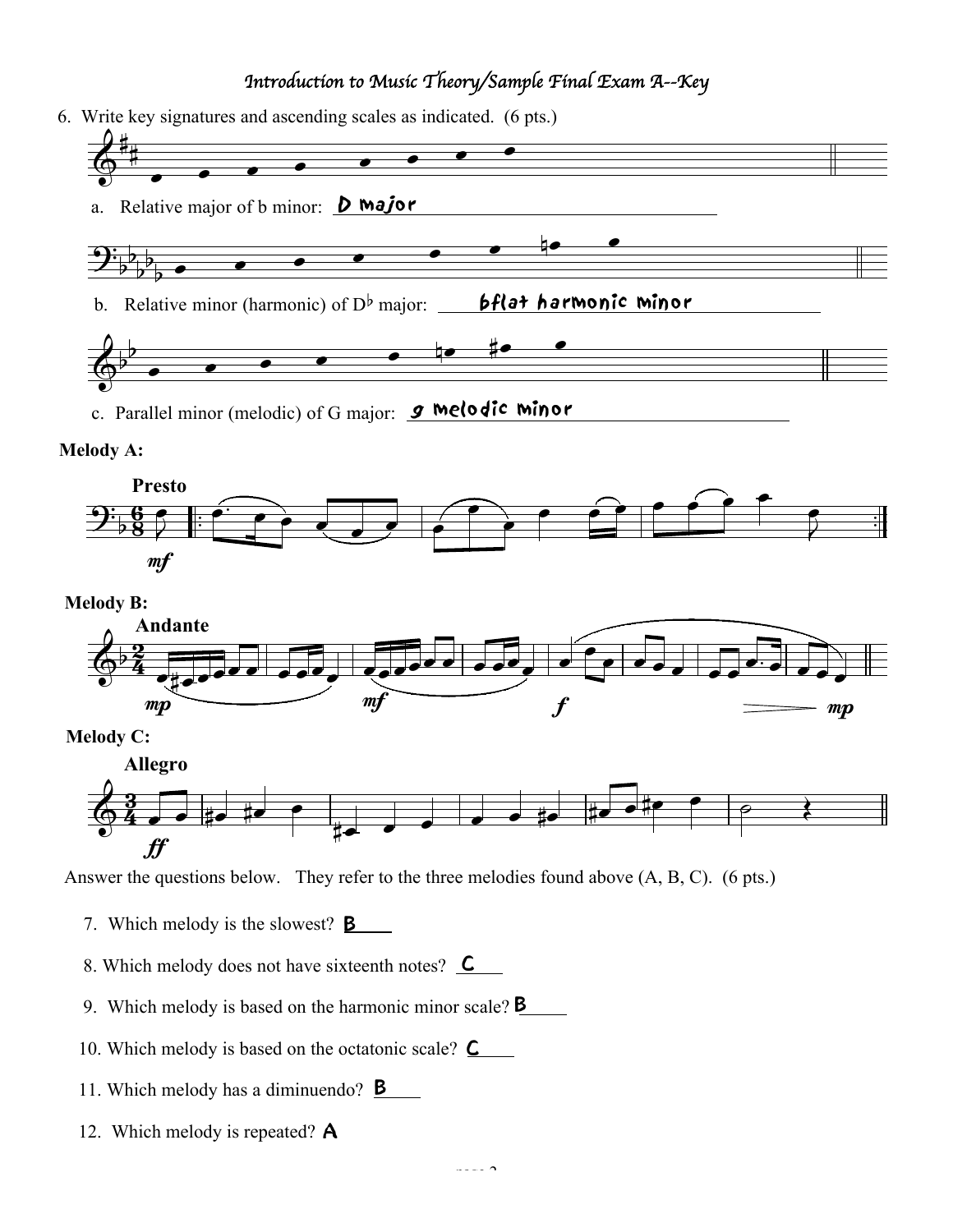## *Introduction to Music Theory/Sample Final Exam A--Key*



13. Identify the following intervals by number size and quality: (5 pts.)

14. Write the following intervals *above* the given pitch. (5 pts.)



15. Write the following intervals *below* the given pitch. (5 pts.) Hint: If you tend to miss these, go back and carefully review the "movies" from Lesson 6.1.



16. Identify the following triads by quality (M, m, dim., aug.). (6 pts.)



17. Identify the following 7th chords by quality  $(M, m, Mm, \degree, \degree)$ . (6 pts.)